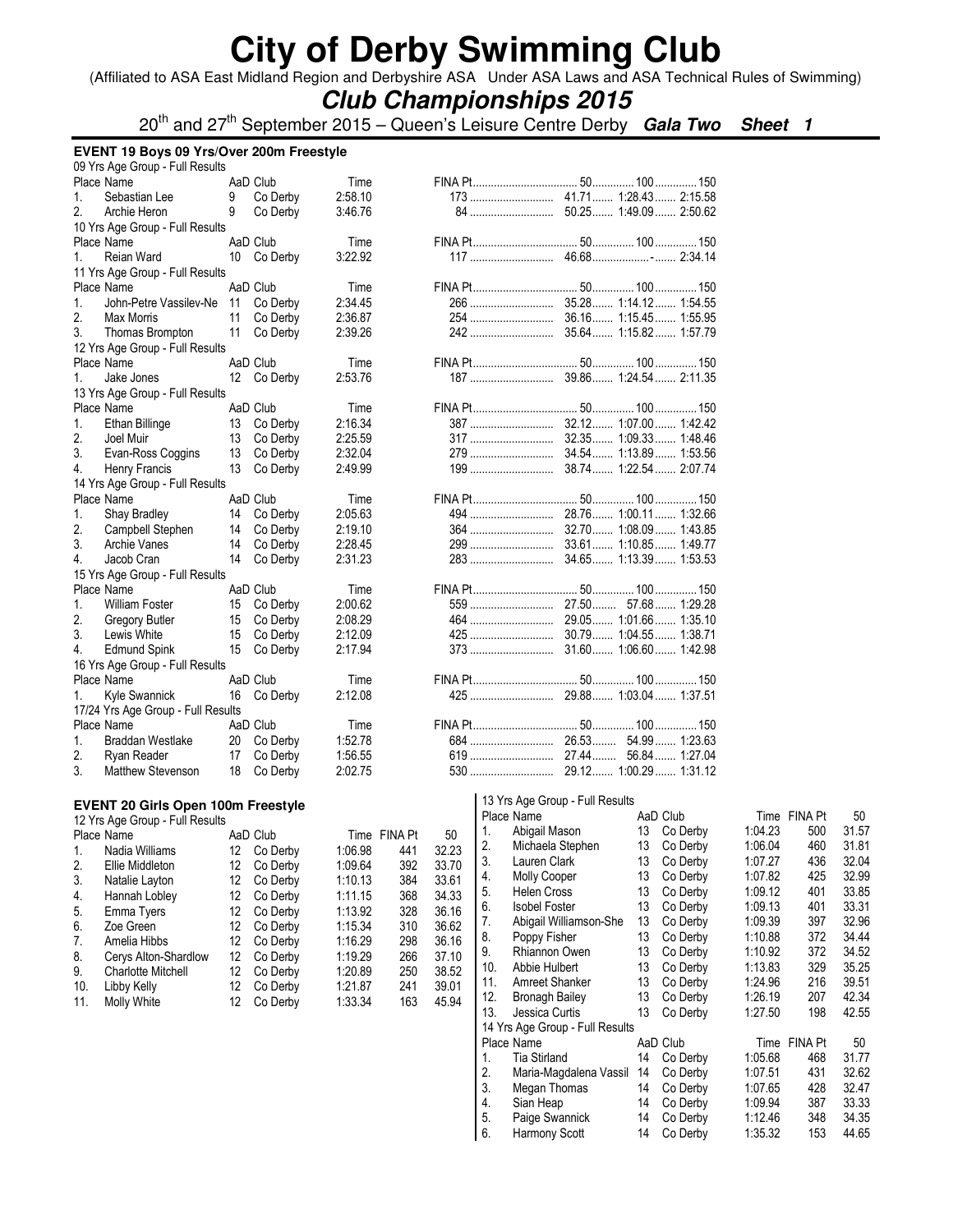(Affiliated to ASA East Midland Region and Derbyshire ASA Under ASA Laws and ASA Technical Rules of Swimming)

### **Club Championships 2015**

20th and 27th September 2015 – Queen's Leisure Centre Derby **Gala Two Sheet 2**

|            | <b>EVENT 20 Girls Open 100m Freestyle</b> |          |                      | (Contd)            |              |                |            | Open Age Group - Full Results             |          |                      |                    |              |                |
|------------|-------------------------------------------|----------|----------------------|--------------------|--------------|----------------|------------|-------------------------------------------|----------|----------------------|--------------------|--------------|----------------|
|            | 15 Yrs Age Group - Full Results           |          |                      |                    |              |                |            | Place Name                                |          | AaD Club             |                    | Time FINA Pt | 50             |
|            | Place Name                                |          | AaD Club             |                    | Time FINA Pt | 50             | 1.         | Amy Grant                                 | 16       | Co Derby             | 1:00.53            | 598          | 29.13          |
| 1.         | Krissy Tomlinson                          |          | 15 Co Derby          | 1:02.37            | 547          | 30.17          | 2.         | Krissy Tomlinson                          | 15       | Co Derby             | 1:02.37            | 547          | 30.17          |
|            | 16 Yrs Age Group - Full Results           |          |                      |                    |              |                | 3.         | Sarah Cross                               | 17       | Co Derby             | 1:03.37            | 521          | 30.67          |
|            | Place Name                                |          | AaD Club             |                    | Time FINA Pt | 50             | 4.         | <b>Heather Parlour</b>                    | 16       | Co Derby             | 1:03.97            | 507          | 31.37          |
| 1.         | Amy Grant                                 | 16       | Co Derby             | 1:00.53            | 598          | 29.13          | 5.         | Abigail Mason                             | 13       | Co Derby             | 1:04.23            | 500          | 31.57          |
| 2.         | <b>Heather Parlour</b>                    | 16       | Co Derby             | 1:03.97            | 507          | 31.37          | 6.         | Frances Spink                             | 17       | Co Derby             | 1:05.47            | 472          | 31.84          |
|            | 16 Yrs/Under Age Group - Full Results     |          |                      |                    |              |                | 7.         | Tia Stirland                              | 14       | Co Derby             | 1:05.68            | 468          | 31.77          |
|            | Place Name                                |          | AaD Club             |                    | Time FINA Pt | 50             | 8.         | Michaela Stephen                          | 13       | Co Derby             | 1:06.04<br>1:06.98 | 460          | 31.81<br>32.23 |
| 1.         | Amy Grant                                 | 16       | Co Derby             | 1:00.53            | 598          | 29.13          | 9.<br>10.  | Nadia Williams<br>Lauren Clark            | 12<br>13 | Co Derby<br>Co Derby | 1:07.27            | 441<br>436   | 32.04          |
| 2.         | Krissy Tomlinson                          | 15       | Co Derby             | 1:02.37            | 547          | 30.17          | 11.        |                                           |          | Co Derby             | 1:07.51            | 431          | 32.62          |
| 3.         | <b>Heather Parlour</b>                    | 16       | Co Derby             | 1:03.97            | 507          | 31.37          | 12.        | Maria-Magdalena Vassil 14<br>Megan Thomas | 14       | Co Derby             | 1:07.65            | 428          | 32.47          |
| 4.         | Abigail Mason                             | 13       | Co Derby             | 1:04.23            | 500          | 31.57          | 13.        | <b>Molly Cooper</b>                       | 13       | Co Derby             | 1:07.82            | 425          | 32.99          |
| 5.         | <b>Tia Stirland</b>                       | 14       | Co Derby             | 1:05.68            | 468          | 31.77          | 14.        | Helen Cross                               | 13       | Co Derby             | 1:09.12            | 401          | 33.85          |
| 6.         | Michaela Stephen                          | 13       | Co Derby             | 1:06.04            | 460          | 31.81          | 15.        | <b>Isobel Foster</b>                      | 13       | Co Derby             | 1:09.13            | 401          | 33.31          |
| 7.         | Nadia Williams                            | 12       | Co Derby             | 1:06.98            | 441          | 32.23          | 16.        | Abigail Williamson-She                    | 13       | Co Derby             | 1:09.39            | 397          | 32.96          |
| 8.         | Lauren Clark                              | 13       | Co Derby             | 1:07.27            | 436          | 32.04          | 17.        | Ellie Middleton                           | 12       | Co Derby             | 1:09.64            | 392          | 33.70          |
| 9.         | Maria-Magdalena Vassil 14                 |          | Co Derby             | 1:07.51            | 431          | 32.62          | 18.        | Sian Heap                                 | 14       | Co Derby             | 1:09.94            | 387          | 33.33          |
| 10.        | Megan Thomas                              | 14       | Co Derby             | 1:07.65            | 428          | 32.47          | 19.        | Natalie Layton                            | 12       | Co Derby             | 1:10.13            | 384          | 33.61          |
| 11.        | <b>Molly Cooper</b>                       | 13       | Co Derby             | 1:07.82            | 425          | 32.99          | 20.        | Poppy Fisher                              | 13       | Co Derby             | 1:10.88            | 372          | 34.44          |
| 12.<br>13. | <b>Helen Cross</b>                        | 13       | Co Derby<br>Co Derby | 1:09.12<br>1:09.13 | 401<br>401   | 33.85<br>33.31 | 21.        | Rhiannon Owen                             | 13       | Co Derby             | 1:10.92            | 372          | 34.52          |
|            | <b>Isobel Foster</b>                      | 13       | Co Derby             | 1:09.39            | 397          | 32.96          | 22.        | Hannah Lobley                             | 12       | Co Derby             | 1:11.15            | 368          | 34.33          |
| 14.<br>15. | Abigail Williamson-She                    | 13       |                      | 1:09.64            | 392          | 33.70          | 23.        | Paige Swannick                            | 14       | Co Derby             | 1:12.46            | 348          | 34.35          |
| 16.        | Ellie Middleton<br>Sian Heap              | 12<br>14 | Co Derby<br>Co Derby | 1:09.94            | 387          | 33.33          | 24.        | Abbie Hulbert                             | 13       | Co Derby             | 1:13.83            | 329          | 35.25          |
| 17.        | Natalie Layton                            | 12       | Co Derby             | 1:10.13            | 384          | 33.61          | 25.        | Emma Tyers                                | 12       | Co Derby             | 1:13.92            | 328          | 36.16          |
| 18.        | Poppy Fisher                              | 13       | Co Derby             | 1:10.88            | 372          | 34.44          | 26.        | Zoe Green                                 | 12       | Co Derby             | 1:15.34            | 310          | 36.62          |
| 19.        | Rhiannon Owen                             | 13       | Co Derby             | 1:10.92            | 372          | 34.52          | 27.        | Amelia Hibbs                              | 12       | Co Derby             | 1:16.29            | 298          | 36.16          |
| 20.        | Hannah Lobley                             | 12       | Co Derby             | 1:11.15            | 368          | 34.33          | 28.        | Gabriella Robinson                        | 11       | Co Derby             | 1:16.46            | 296          | 37.34          |
| 21.        | Paige Swannick                            | 14       | Co Derby             | 1:12.46            | 348          | 34.35          | 29.        | Abigail Hong                              | 10       | Co Derby             | 1:18.09            | 278          | 37.26          |
| 22.        | Abbie Hulbert                             | 13       | Co Derby             | 1:13.83            | 329          | 35.25          | 30.        | Alexia West                               | 10       | Co Derby             | 1:18.27            | 276          | 37.82          |
| 23.        | Emma Tyers                                | 12       | Co Derby             | 1:13.92            | 328          | 36.16          | 31.        | Cerys Alton-Shardlow                      | 12       | Co Derby             | 1:19.29            | 266          | 37.10          |
| 24.        | Zoe Green                                 | 12       | Co Derby             | 1:15.34            | 310          | 36.62          | 32.        | Alexandra Shardlow                        | 10       | Co Derby             | 1:19.87            | 260          | 38.24          |
| 25.        | Amelia Hibbs                              | 12       | Co Derby             | 1:16.29            | 298          | 36.16          | 33.        | <b>Charlotte Mitchell</b>                 | 12       | Co Derby             | 1:20.89            | 250          | 38.52          |
| 26.        | Gabriella Robinson                        | 11       | Co Derby             | 1:16.46            | 296          | 37.34          | 34.        | Ziyenne Shanker                           | 10       | Co Derby             | 1:21.30            | 246          | 40.84          |
| 27.        | Abigail Hong                              | 10       | Co Derby             | 1:18.09            | 278          | 37.26          | 35.        | Libby Kelly                               | 12       | Co Derby             | 1:21.87            | 241          | 39.01          |
| 28.        | Alexia West                               | 10       | Co Derby             | 1:18.27            | 276          | 37.82          | 36.        | Megan Crompton                            | 10       | Co Derby             | 1:22.00            | 240          | 39.32          |
| 29.        | Cerys Alton-Shardlow                      | 12       | Co Derby             | 1:19.29            | 266          | 37.10          | 37.        | <b>Amreet Shanker</b>                     | 13       | Co Derby             | 1:24.96            | 216          | 39.51          |
| 30.        | Alexandra Shardlow                        | 10       | Co Derby             | 1:19.87            | 260          | 38.24          | 38.        | <b>Bronagh Bailey</b>                     | 13       | Co Derby             | 1:26.19            | 207          | 42.34          |
| 31.        | <b>Charlotte Mitchell</b>                 | 12       | Co Derby             | 1:20.89            | 250          | 38.52          | 39.        | Jessica Curtis                            | 13       | Co Derby             | 1:27.50            | 198          | 42.55          |
| 32.        | Ziyenne Shanker                           | 10       | Co Derby             | 1:21.30            | 246          | 40.84          | 40.        | Rhiannon Barber                           | 10       | Co Derby             | 1:28.21            | 193          | 45.42          |
| 33.        | Libby Kelly                               | 12       | Co Derby             | 1:21.87            | 241          | 39.01          | 41.        | Sophie Wells                              | 10       | Co Derby             | 1:28.42            | 192          | 41.25          |
| 34.        | Megan Crompton                            | 10       | Co Derby             | 1:22.00            | 240          | 39.32          | 42.<br>43. | Delphine Beya                             | 11       | Co Derby             | 1:28.47            | 191          | 43.94<br>43.90 |
| 35.        | Amreet Shanker                            | 13       | Co Derby             | 1:24.96            | 216          | 39.51          |            | Aimee Boucherat<br>Mia Norris             | 11<br>11 | Co Derby<br>Co Derby | 1:28.84<br>1:29.46 | 189<br>185   | 42.16          |
| 36.        | <b>Bronagh Bailey</b>                     | 13       | Co Derby             | 1:26.19            | 207          | 42.34          | 44.<br>45. | Bethany Johnson                           | 9        |                      | 1:31.26            | 174          | 43.78          |
| 37.        | Jessica Curtis                            | 13       | Co Derby             | 1:27.50            | 198          | 42.55          | 46.        | Greta Downes                              | 10       | Co Derby<br>Co Derby | 1:31.35            | 174          | 44.50          |
| 38.        | Rhiannon Barber                           | 10       | Co Derby             | 1:28.21            | 193          | 45.42          | 47.        | Molly White                               | 12       | Co Derby             | 1:33.34            | 163          | 45.94          |
| 39.        | Sophie Wells                              | 10       | Co Derby             | 1:28.42            | 192          | 41.25          | 48.        | Harmony Scott                             | 14       | Co Derby             | 1:35.32            | 153          | 44.65          |
| 40.        | Delphine Beya                             | 11       | Co Derby             | 1:28.47            | 191          | 43.94          | 49.        | Kamila Chaibi                             | 9        | Co Derby             | 1:41.36            | 127          | 49.95          |
| 41.        | Aimee Boucherat                           | 11       | Co Derby             | 1:28.84            | 189          | 43.90          | 50.        | Bethan Kelly                              | 9        | Co Derby             | 2:00.12            | 76           | 56.69          |
| 42.        | Mia Norris                                | 11       | Co Derby             | 1:29.46            | 185          | 42.16          |            |                                           |          |                      |                    |              |                |
| 43.        | Bethany Johnson                           | 9        | Co Derby             | 1:31.26            | 174          | 43.78          |            |                                           |          |                      |                    |              |                |
| 44.        | Greta Downes                              | 10       | Co Derby             | 1:31.35            | 174          | 44.50          |            |                                           |          |                      |                    |              |                |
| 45.        | Molly White                               | 12<br>14 | Co Derby             | 1:33.34            | 163          | 45.94          |            |                                           |          |                      |                    |              |                |
| 46.<br>47. | Harmony Scott<br>Kamila Chaibi            | 9        | Co Derby<br>Co Derby | 1:35.32<br>1:41.36 | 153<br>127   | 44.65<br>49.95 |            |                                           |          |                      |                    |              |                |
| 48.        | <b>Bethan Kelly</b>                       | 9        | Co Derby             | 2:00.12            | 76           | 56.69          |            |                                           |          |                      |                    |              |                |
|            | 17/24 Yrs Age Group - Full Results        |          |                      |                    |              |                |            |                                           |          |                      |                    |              |                |
|            | Place Name                                |          | AaD Club             |                    | Time FINA Pt | 50             |            |                                           |          |                      |                    |              |                |
| 1.         | Sarah Cross                               | 17       | Co Derby             | 1:03.37            | 521          | 30.67          |            |                                           |          |                      |                    |              |                |
| 2.         | Frances Spink                             | 17       | Co Derby             | 1:05.47            | 472          | 31.84          |            |                                           |          |                      |                    |              |                |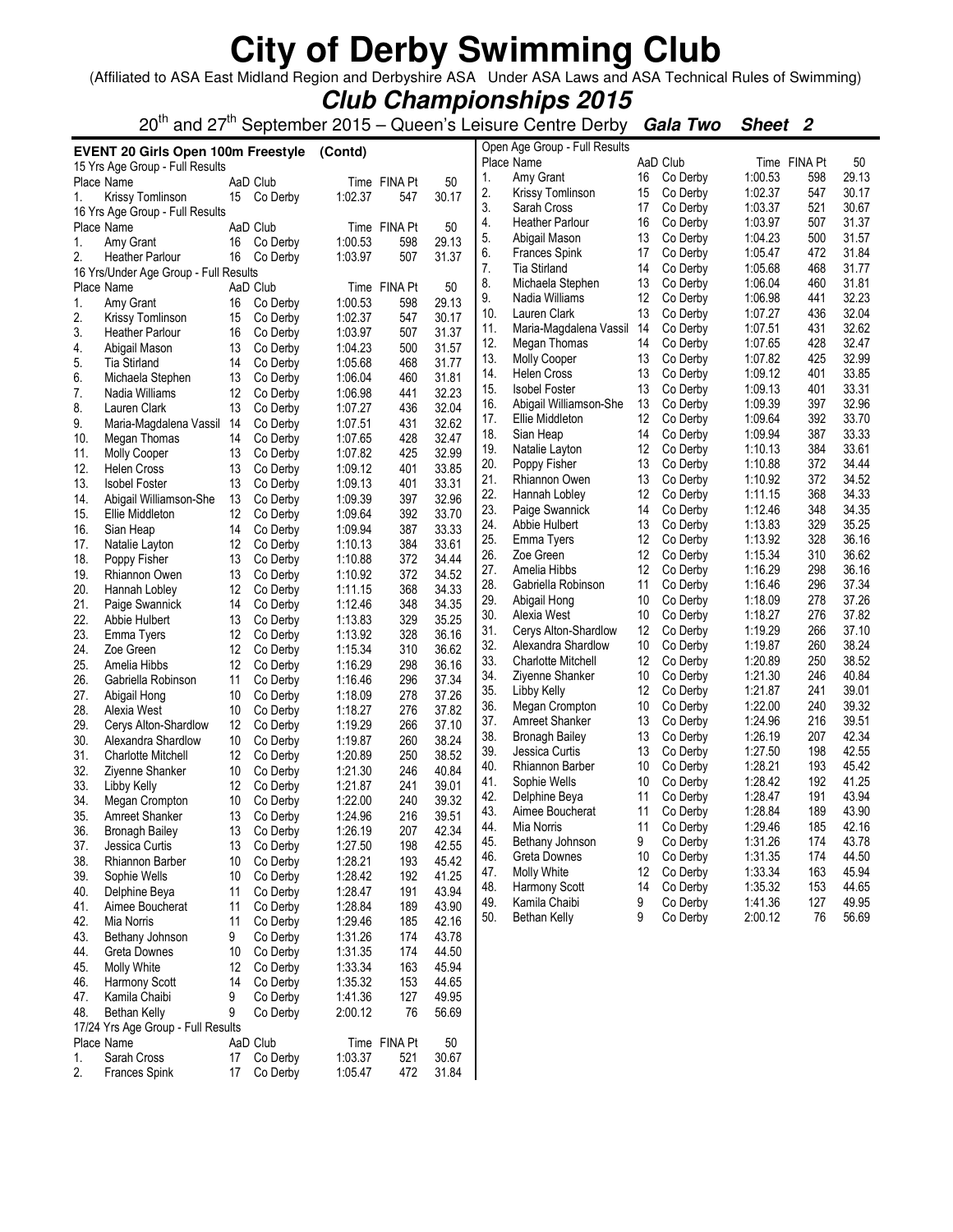(Affiliated to ASA East Midland Region and Derbyshire ASA Under ASA Laws and ASA Technical Rules of Swimming)

### **Club Championships 2015**

20th and 27th September 2015 – Queen's Leisure Centre Derby **Gala Two Sheet 3**

#### **EVENT 21 Boys 09/11 Yrs 50m Butterfly**  09 Yrs Age Group - Full Results

|    | US TIS AGE GIOUD - FUII RESUITS |    |          |              |                |
|----|---------------------------------|----|----------|--------------|----------------|
|    | Place Name                      |    | AaD Club | Time FINA Pt |                |
| 1. | Sebastian Lee                   | 9  | Co Derby | 42.77        | 132            |
| 2. | Lysander Schubert-Hobb 9        |    | Co Derby | 53.71        | 66             |
| 3. | Aaron Johnson                   | 9  | Co Derby | 1:03.33      | 40             |
| 4. | Archie Heron                    | 9  | Co Derby | 1:03.63      | 40             |
|    | Sean Bailey                     | 9  | Co Derby | DQ SL 1L     |                |
|    | 10 Yrs Age Group - Full Results |    |          |              |                |
|    | Place Name                      |    | AaD Club | Time         | <b>FINA Pt</b> |
| 1. | Reuben Mason                    | 10 | Co Derby | 43.84        | 122            |
| 2. | <b>Ben Atkinson</b>             | 10 | Co Derby | 51.70        | 74             |
| 3. | Reian Ward                      | 10 | Co Derby | 52.49        | 71             |
| 4. | <b>Phoenix Muir</b>             | 10 | Co Derby | 1:00.60      | 46             |
|    | Owen Lancaster                  | 10 | Co Derby | DQ SA 1L     |                |
|    | 11 Yrs Age Group - Full Results |    |          |              |                |
|    | Place Name                      |    | AaD Club | Time         | <b>FINA Pt</b> |
| 1. | Thomas Brompton                 | 11 | Co Derby | 36.88        | 206            |
| 2. | Nathaniel Miller-Walte          | 11 | Co Derby | 36.97        | 205            |
| 3. | John-Petre Vassilev-Ne          | 11 | Co Derby | 37.77        | 192            |
| 4. | Max Morris                      | 11 | Co Derby | 41.00        | 150            |
| 5. | James Walker                    | 11 | Co Derby | 41.58        | 144            |
|    |                                 |    |          |              |                |

|     | <b>EVENT 22 Girls 08 Yrs/Under 25m Backstroke</b><br><b>Full Results</b> |   |          |       |         |
|-----|--------------------------------------------------------------------------|---|----------|-------|---------|
|     | Place Name                                                               |   | AaD Club | Time  | FINA Pt |
| 1.  | <b>Charlotte Roome</b>                                                   | 8 | Co Derby | 21.49 |         |
| 2.  | Lucy Brighouse                                                           | 8 | Co Derby | 22.75 |         |
| 3.  | Amelia Robinson                                                          | 8 | Co Derby | 23.52 |         |
| 4.  | Eva Hallam                                                               | 8 | Co Derby | 24.05 |         |
| 5.  | Helen Bickley                                                            | 8 | Co Derby | 24.45 |         |
| 6.  | Maddison Ward-Lowe                                                       | 8 | Co Derby | 24.75 |         |
| 7.  | Lilyann Bentham                                                          | 7 | Co Derby | 27.79 |         |
| 8.  | Zoe Boucherat                                                            | 8 | Co Derby | 28.28 |         |
| 9.  | Erin Moores                                                              | 8 | Co Derby | 28.29 |         |
| 10. | Lucy Wells                                                               | 8 | Co Derby | 29.37 |         |
| 11. | Elodie Heron                                                             | 6 | Co Derby | 30.02 |         |
| 12. | Orla Turner                                                              | 7 | Co Derby | 32.66 |         |
| 13. | Matilda Chisholm                                                         |   | Co Derby | 32.88 |         |

#### **EVENT 23 Boys 08 Yrs/Under 25m Breaststroke**  Full Results

|             | טווטטטווייט          |   |          |       |              |
|-------------|----------------------|---|----------|-------|--------------|
|             | Place Name           |   | AaD Club |       | Time FINA Pt |
| $1_{\cdot}$ | Sebastian Hibbs      | 8 | Co Derby | 25.94 |              |
| 2.          | Thomas Moore         | 8 | Co Derby | 28.54 |              |
| 3.          | Robin Ball           | 8 | Co Derby | 33.71 |              |
| 4.          | Sonny Alton-Shardlow | 8 | Co Derby | 34.80 |              |
| 5.          | Joseph Murphy        | 8 | Co Derby | 35.38 |              |
| 6.          | Archie Burton        | 8 | Co Derby | 36.28 |              |
| 7.          | Patrick Cain         | 8 | Co Derby | 40.33 |              |
|             |                      |   |          |       |              |

#### **EVENT 24 Girls 09 Yrs/Over 200m Butterfly**

| 09 Yrs Age Group - Full Results |                                                                                                                                                                                                               |                                                                                                                                                                                |                                                                                                                                                                                                                                                             |  |  |
|---------------------------------|---------------------------------------------------------------------------------------------------------------------------------------------------------------------------------------------------------------|--------------------------------------------------------------------------------------------------------------------------------------------------------------------------------|-------------------------------------------------------------------------------------------------------------------------------------------------------------------------------------------------------------------------------------------------------------|--|--|
|                                 |                                                                                                                                                                                                               |                                                                                                                                                                                | Time                                                                                                                                                                                                                                                        |  |  |
|                                 |                                                                                                                                                                                                               |                                                                                                                                                                                |                                                                                                                                                                                                                                                             |  |  |
|                                 |                                                                                                                                                                                                               |                                                                                                                                                                                |                                                                                                                                                                                                                                                             |  |  |
|                                 |                                                                                                                                                                                                               |                                                                                                                                                                                | Time                                                                                                                                                                                                                                                        |  |  |
|                                 |                                                                                                                                                                                                               |                                                                                                                                                                                | 4:09.86                                                                                                                                                                                                                                                     |  |  |
|                                 |                                                                                                                                                                                                               |                                                                                                                                                                                |                                                                                                                                                                                                                                                             |  |  |
|                                 |                                                                                                                                                                                                               |                                                                                                                                                                                | Time                                                                                                                                                                                                                                                        |  |  |
|                                 |                                                                                                                                                                                                               |                                                                                                                                                                                | 3:52.28                                                                                                                                                                                                                                                     |  |  |
|                                 |                                                                                                                                                                                                               |                                                                                                                                                                                | 4:02.46                                                                                                                                                                                                                                                     |  |  |
|                                 |                                                                                                                                                                                                               |                                                                                                                                                                                |                                                                                                                                                                                                                                                             |  |  |
|                                 |                                                                                                                                                                                                               |                                                                                                                                                                                | Time                                                                                                                                                                                                                                                        |  |  |
|                                 |                                                                                                                                                                                                               |                                                                                                                                                                                | 2:58.32                                                                                                                                                                                                                                                     |  |  |
|                                 |                                                                                                                                                                                                               |                                                                                                                                                                                | 3:06.76                                                                                                                                                                                                                                                     |  |  |
|                                 |                                                                                                                                                                                                               |                                                                                                                                                                                | <b>DNC</b>                                                                                                                                                                                                                                                  |  |  |
|                                 |                                                                                                                                                                                                               |                                                                                                                                                                                |                                                                                                                                                                                                                                                             |  |  |
|                                 |                                                                                                                                                                                                               |                                                                                                                                                                                | Time                                                                                                                                                                                                                                                        |  |  |
|                                 |                                                                                                                                                                                                               |                                                                                                                                                                                | 2:41.42                                                                                                                                                                                                                                                     |  |  |
|                                 |                                                                                                                                                                                                               |                                                                                                                                                                                | 2:52.56                                                                                                                                                                                                                                                     |  |  |
|                                 |                                                                                                                                                                                                               |                                                                                                                                                                                |                                                                                                                                                                                                                                                             |  |  |
|                                 |                                                                                                                                                                                                               |                                                                                                                                                                                | Time                                                                                                                                                                                                                                                        |  |  |
|                                 |                                                                                                                                                                                                               |                                                                                                                                                                                | 2:40.09                                                                                                                                                                                                                                                     |  |  |
|                                 | No Swimmer<br>Place Name<br>Eliza Walker<br>2. Caitlin Skelly<br>Place Name<br>Natalie Layton<br>Nadia Williams<br>Kahina Chaibi<br>Place Name<br>Isobel Foster<br>Abbie Hulbert<br>Place Name<br>Sarah Cross | 10 Yrs Age Group - Full Results<br>11 Yrs Age Group - Full Results<br>12 Yrs Age Group - Full Results<br>13 Yrs Age Group - Full Results<br>17/24 Yrs Age Group - Full Results | Place Name AaD Club<br>Place Name <b>AaD</b> Club<br>1. Zivenne Shanker 10 Co Derby<br>AaD Club<br>11 Co Derby<br>11 Co Derby<br>AaD Club<br>12 Co Derby<br>12 Co Derby<br>12 Co Derby<br>AaD Club<br>13 Co Derby<br>13 Co Derby<br>AaD Club<br>17 Co Derby |  |  |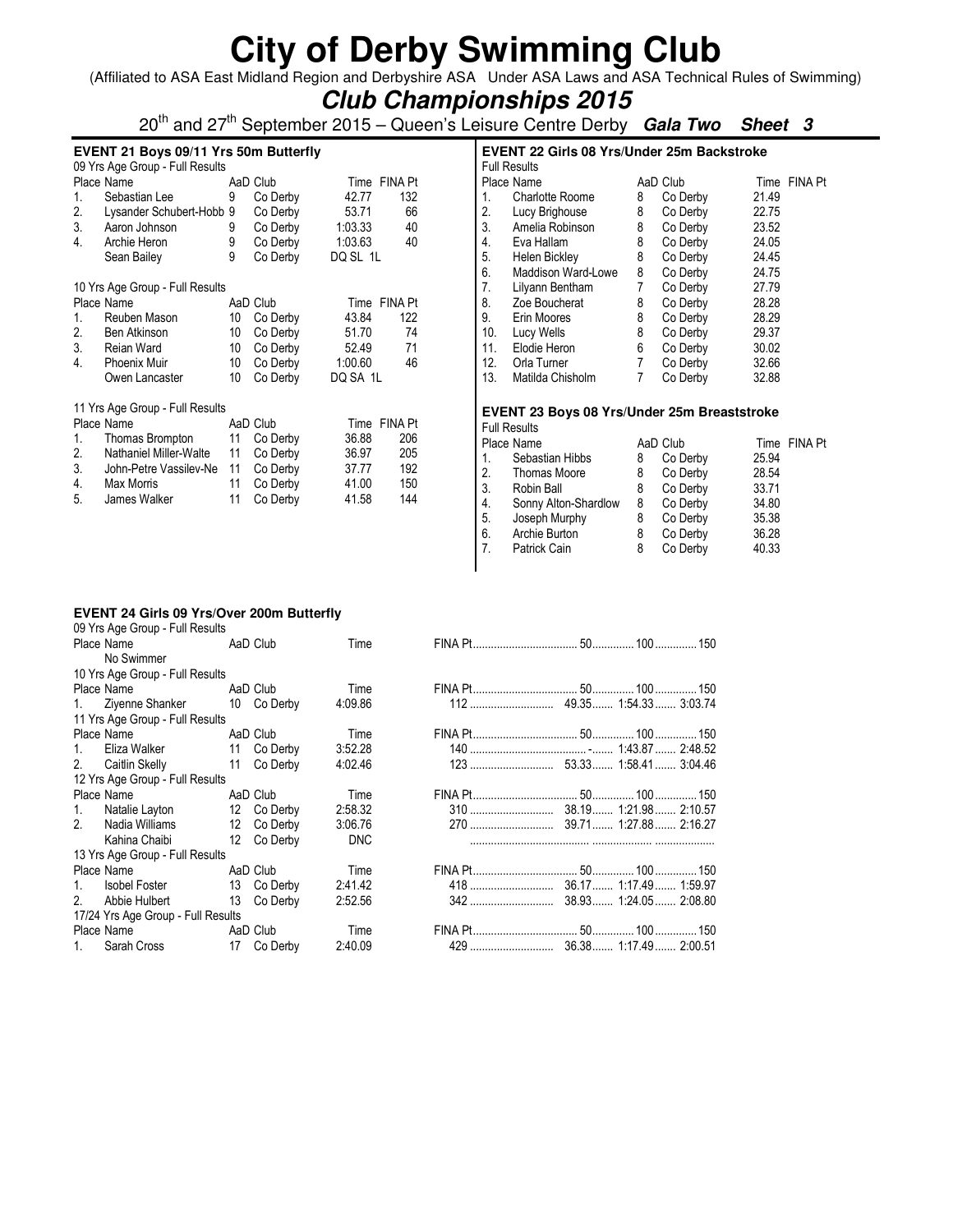(Affiliated to ASA East Midland Region and Derbyshire ASA Under ASA Laws and ASA Technical Rules of Swimming)

### **Club Championships 2015**

20th and 27th September 2015 – Queen's Leisure Centre Derby **Gala Two Sheet 4**

|     | EVENT 25 Boys 12 Yrs/Over 100m Butterfly |    |             |          |              |       |                | 11 Yrs Age Group - Full Results            |    |             |         |              |       |
|-----|------------------------------------------|----|-------------|----------|--------------|-------|----------------|--------------------------------------------|----|-------------|---------|--------------|-------|
|     | 12 Yrs Age Group - Full Results          |    |             |          |              |       |                | Place Name                                 |    | AaD Club    |         | Time FINA Pt |       |
|     | Place Name                               |    | AaD Club    |          | Time FINA Pt | 50    | 1.             | Constance Vanes                            | 11 | Co Derby    | 33.73   | 327          |       |
| 1.  | Donal Hay                                |    | 12 Co Derby | 1:34.21  | 136          | 41.98 | 2.             | Gabriella Robinson                         | 11 | Co Derby    | 34.24   | 312          |       |
| 2.  | Mackenzie King                           | 12 | Co Derby    | 1:47.14  | 92           | 46.00 | 3.             | Eliza Walker                               | 11 | Co Derby    | 35.07   | 291          |       |
|     | Oliver Hooper                            | 12 | Co Derby    | DQ T 3L  |              |       | 4.             | Jessica Mole                               | 11 | Co Derby    | 36.61   | 255          |       |
|     | 13 Yrs Age Group - Full Results          |    |             |          |              |       | 5.             | Caitlin Skelly                             | 11 | Co Derby    | 37.08   | 246          |       |
|     | Place Name                               |    | AaD Club    |          | Time FINA Pt | 50    | 6.             | Delphine Beya                              | 11 | Co Derby    | 38.00   | 228          |       |
| 1.  | Ethan Billinge                           |    | 13 Co Derby | 1:14.43  | 276          | 35.22 | 7.             | Mia Norris                                 | 11 | Co Derby    | 39.66   | 201          |       |
| 2.  | Joel Muir                                | 13 | Co Derby    | 1:16.22  | 257          | 35.08 | 8.             | Aimee Boucherat                            | 11 | Co Derby    | 39.70   | 200          |       |
| 3.  | Evan-Ross Coggins                        | 13 | Co Derby    | 1:27.86  | 168          | 41.09 | 9.             | <b>Faith Davies</b>                        | 11 | Co Derby    | 40.51   | 188          |       |
| 4.  | Henry Francis                            | 13 | Co Derby    | 1:32.49  | 144          | 42.71 | 10.            | Joni Moores                                | 11 | Co Derby    | 44.56   | 141          |       |
|     | Jack Hill                                | 13 | Co Derby    | DQ SA 2L |              |       | 11.            | Francesca Empson                           | 11 | Co Derby    | 50.68   | 96           |       |
|     | 14 Yrs Age Group - Full Results          |    |             |          |              |       | 12.            | Hannah Mitchell                            | 11 | Co Derby    | 52.76   | 85           |       |
|     | Place Name                               |    | AaD Club    |          | Time FINA Pt | 50    |                |                                            |    |             |         |              |       |
| 1.  | Shay Bradley                             | 14 | Co Derby    | 1:10.79  | 321          | 33.84 |                | EVENT 27 Girls 12 Yrs/Over 100m Backstroke |    |             |         |              |       |
| 2.  | Jaspar Williams                          | 14 | Co Derby    | 1:17.69  | 242          | 35.18 |                | 12 Yrs Age Group - Full Results            |    |             |         |              |       |
| 3.  | Campbell Stephen                         | 14 | Co Derby    | 1:18.79  | 232          | 37.47 |                | Place Name                                 |    | AaD Club    |         | Time FINA Pt | 50    |
| 4.  | Archie Vanes                             | 14 | Co Derby    | 1:19.97  | 222          | 35.82 | 1.             | Nadia Williams                             |    | 12 Co Derby | 1:19.28 | 338          | 37.58 |
| 5.  | Jacob Cran                               | 14 | Co Derby    | 1:31.61  | 148          | 40.28 | 2.             | Hannah Lobley                              | 12 | Co Derby    | 1:21.58 | 310          | 39.86 |
|     | 15 Yrs Age Group - Full Results          |    |             |          |              |       | 3.             | Natalie Layton                             | 12 | Co Derby    | 1:23.25 | 291          | 40.92 |
|     | Place Name                               |    | AaD Club    |          | Time FINA Pt | 50    | 4.             | Ellie Middleton                            | 12 | Co Derby    | 1:24.19 | 282          | 41.40 |
| 1.  | <b>William Foster</b>                    | 15 | Co Derby    | 1:03.98  | 435          | 30.19 | 5.             | Amelia Hibbs                               | 12 | Co Derby    | 1:24.33 | 280          | 41.20 |
| 2.  | Gregory Butler                           | 15 | Co Derby    | 1:09.37  | 341          | 32.03 | 6.             | Zoe Green                                  | 12 | Co Derby    | 1:27.15 | 254          | 42.64 |
| 3.  | <b>Edmund Spink</b>                      | 15 | Co Derby    | 1:13.96  | 281          | 33.64 | 7.             | Cerys Alton-Shardlow                       | 12 | Co Derby    | 1:31.56 | 219          | 44.47 |
|     | 16 Yrs Age Group - Full Results          |    |             |          |              |       | 8.             | Libby Kelly                                | 12 | Co Derby    | 1:32.50 | 212          | 45.06 |
|     | Place Name                               |    | AaD Club    |          | Time FINA Pt | 50    | 9.             | Emma Tyers                                 | 12 | Co Derby    | 1:32.79 | 210          | 46.07 |
| 1.  | Kyle Swannick                            | 16 | Co Derby    | 1:06.58  | 386          | 31.57 | 10.            | Charlotte Mitchell                         | 12 | Co Derby    | 1:38.59 | 175          |       |
|     | 17/24 Yrs Age Group - Full Results       |    |             |          |              |       |                | Molly White                                | 12 | Co Derby    | DQ T 3L |              |       |
|     | Place Name                               |    | AaD Club    |          | Time FINA Pt | 50    |                | 13 Yrs Age Group - Full Results            |    |             |         |              |       |
| 1.  | <b>Matthew Stevenson</b>                 | 18 | Co Derby    | 58.57    | 567          | 28.05 |                | Place Name                                 |    | AaD Club    |         | Time FINA Pt | 50    |
| 2.  | Ryan Reader                              | 17 | Co Derby    | 1:02.96  | 456          | 29.48 | 1.             | Molly Cooper                               | 13 | Co Derby    | 1:14.72 | 403          | 36.29 |
|     |                                          |    |             |          |              |       | 2.             | Michaela Stephen                           | 13 | Co Derby    | 1:16.88 | 370          | 37.74 |
|     | EVENT 26 Girls 09/11 Yrs 50m Freestyle   |    |             |          |              |       | 3.             | Abigail Mason                              | 13 | Co Derby    | 1:16.93 | 370          | 37.42 |
|     | 09 Yrs Age Group - Full Results          |    |             |          |              |       | 4.             | Lauren Clark                               | 13 | Co Derby    | 1:17.15 | 366          | 36.75 |
|     | Place Name                               |    | AaD Club    |          | Time FINA Pt |       | 5.             | Abbie Hulbert                              | 13 | Co Derby    | 1:20.68 | 320          | 39.11 |
| 1.  | Grace Fuller                             | 9  | Co Derby    | 37.57    | 236          |       | 6.             | Rhiannon Owen                              | 13 | Co Derby    | 1:21.23 | 314          | 39.44 |
| 2.  | Alicia Ward-Lowe                         | 9  | Co Derby    | 37.75    | 233          |       | 7.             | Poppy Fisher                               | 13 | Co Derby    | 1:21.80 | 307          | 39.98 |
| 3.  | Belle Needham                            | 9  | Co Derby    | 41.13    | 180          |       | 8.             | Jessica Curtis                             | 13 | Co Derby    | 1:36.72 | 186          | 48.20 |
| 4.  | Bethany Johnson                          | 9  | Co Derby    | 41.20    | 179          |       | 9.             | <b>Bronagh Bailey</b>                      | 13 | Co Derby    | 1:39.54 | 170          | 50.54 |
| 5.  | Kamila Chaibi                            | 9  | Co Derby    | 42.33    | 165          |       |                | 14 Yrs Age Group - Full Results            |    |             |         |              |       |
| 6.  | Katie Heald                              | 9  | Co Derby    | 43.74    | 149          |       |                | Place Name                                 |    | AaD Club    |         | Time FINA Pt | 50    |
| 7.  | <b>Harriet Ellse</b>                     | 9  | Co Derby    | 44.53    | 142          |       | 1.             | Megan Thomas                               | 14 | Co Derby    | 1:13.07 | 431          | 35.61 |
| 8.  | Grace Howcroft                           | 9  | Co Derby    | 48.84    | 107          |       | 2.             | <b>Tia Stirland</b>                        | 14 | Co Derby    | 1:14.57 | 406          | 36.68 |
| 9.  | Celeste Lee                              | 9  | Co Derby    | 48.93    | 107          |       | 3.             | Maria-Magdalena Vassil 14                  |    | Co Derby    | 1:20.78 | 319          | 39.48 |
| 10. | <b>Holly Dobbs</b>                       | 9  | Co Derby    | 48.95    | 107          |       | $\overline{4}$ | Paige Swannick                             | 14 | Co Derby    | 1:22.75 | 297          | 41.35 |
| 11. | Cerys Hills                              | 9  | Co Derby    | 50.33    | 98           |       | 5.             | Harmony Scott                              |    | 14 Co Derby | 1:53.09 | 116          | 56.34 |
| 12. | <b>Emily Wass</b>                        | 9  | Co Derby    | 51.90    | 89           |       |                | 15 Yrs Age Group - Full Results            |    |             |         |              |       |
| 13. | Marina Scott                             | 9  | Co Derby    | 54.87    | 75           |       |                | Place Name                                 |    | AaD Club    |         | Time FINA Pt | 50    |
| 14. | Bethan Kelly                             | 9  | Co Derby    | 55.05    | 75           |       | 1.             | Krissy Tomlinson                           |    | 15 Co Derby | 1:11.90 | 453          | 35.22 |
|     | 10 Yrs Age Group - Full Results          |    |             |          |              |       |                | 16 Yrs Age Group - Full Results            |    |             |         |              |       |
|     | Place Name                               |    | AaD Club    |          | Time FINA Pt |       |                | Place Name                                 |    | AaD Club    |         | Time FINA Pt | 50    |
| 1.  | Abigail Hong                             | 10 | Co Derby    | 34.97    | 293          |       | 1.             | <b>Heather Parlour</b>                     |    | 16 Co Derby | 1:13.63 | 422          | 36.32 |
| 2.  | Alexia West                              | 10 | Co Derby    | 36.29    | 262          |       |                | 17/24 Yrs Age Group - Full Results         |    |             |         |              |       |
| 3.  | Alexandra Shardlow                       | 10 | Co Derby    | 36.37    | 260          |       |                | Place Name                                 |    | AaD Club    |         | Time FINA Pt | 50    |
| 4.  | Ziyenne Shanker                          | 10 | Co Derby    | 37.65    | 235          |       | 1.             | Sarah Cross                                |    | 17 Co Derby | 1:12.96 | 433          | 36.71 |
| 5.  | Megan Crompton                           | 10 | Co Derby    | 37.97    | 229          |       | 2.             | <b>Frances Spink</b>                       |    | 17 Co Derby | 1:13.65 | 421          | 36.33 |
| 6.  | Ellie Buck                               | 10 | Co Derby    | 38.15    | 226          |       |                |                                            |    |             |         |              |       |
| 7.  | Rhiannon Barber                          | 10 | Co Derby    | 38.36    | 222          |       |                |                                            |    |             |         |              |       |
| 8.  | Jessica Grace                            | 10 | Co Derby    | 39.23    | 207          |       |                |                                            |    |             |         |              |       |
| 9.  | Sophie Wells                             | 10 | Co Derby    | 39.78    | 199          |       |                |                                            |    |             |         |              |       |
| 10. | Greta Downes                             | 10 | Co Derby    | 40.69    | 186          |       |                |                                            |    |             |         |              |       |
| 11. | Julia Rucinska                           | 10 | Co Derby    | 41.80    | 171          |       |                |                                            |    |             |         |              |       |
| 12. |                                          | 10 | Co Derby    | 46.48    | 125          |       |                |                                            |    |             |         |              |       |
| 13. | Delainey Cotton<br>Erin Miller           | 10 | Co Derby    | 48.91    | 107          |       |                |                                            |    |             |         |              |       |
| 14. | Alice Burton                             | 10 | Co Derby    | 50.65    | 96           |       |                |                                            |    |             |         |              |       |
| 15. | Aleasha McAndrew                         | 10 | Co Derby    | 1:01.02  | 55           |       |                |                                            |    |             |         |              |       |
| 16. | Rosie Austins                            | 10 | Co Derby    | 1:02.14  | 52           |       |                |                                            |    |             |         |              |       |
|     |                                          |    |             |          |              |       |                |                                            |    |             |         |              |       |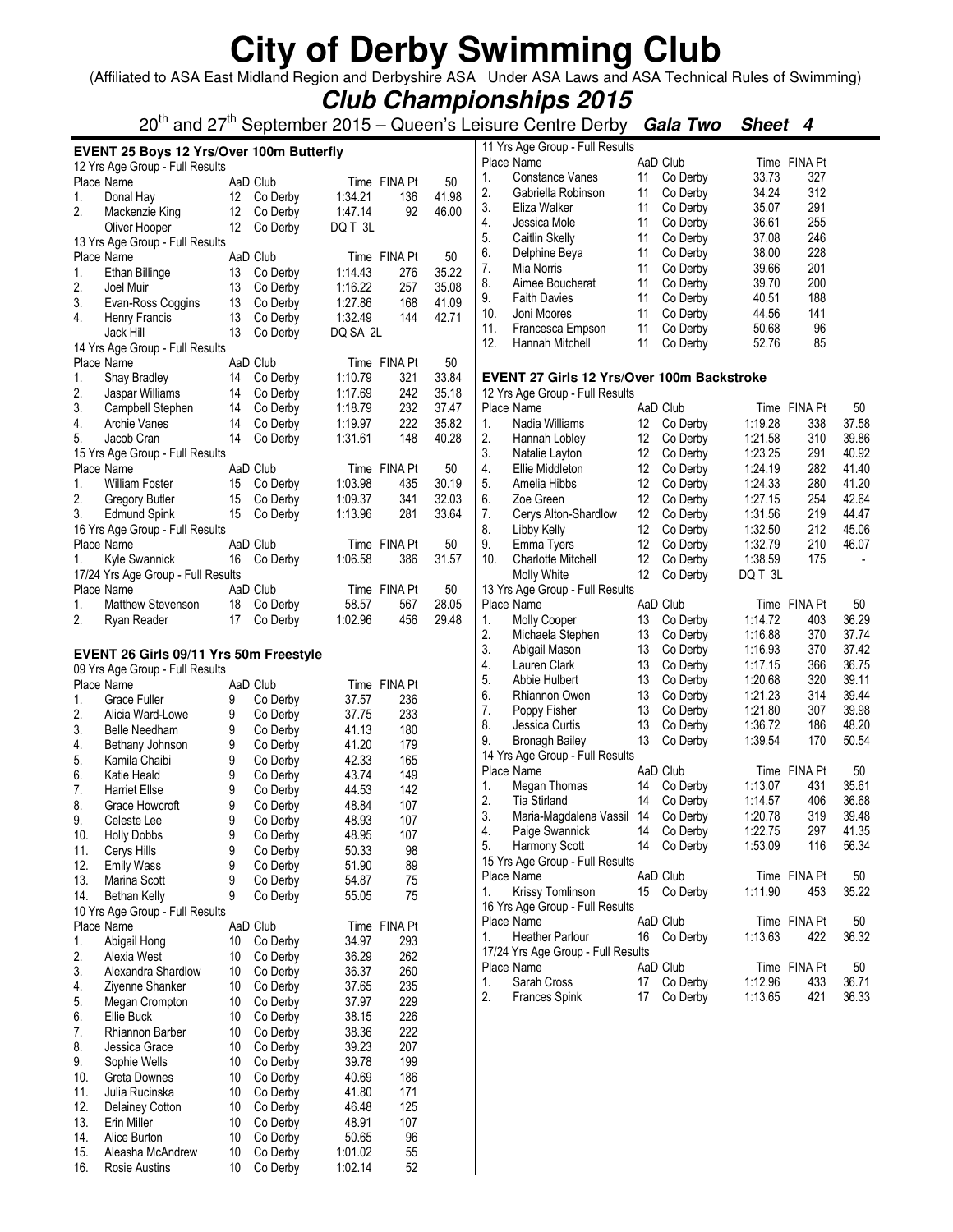(Affiliated to ASA East Midland Region and Derbyshire ASA Under ASA Laws and ASA Technical Rules of Swimming)

### **Club Championships 2015**

20th and 27th September 2015 – Queen's Leisure Centre Derby **Gala Two Sheet 5**

#### **EVENT 28 Boys 09/11 Yrs 50m Breaststroke**

|             | 09 Yrs Age Group - Full Results |   |          |          |              |
|-------------|---------------------------------|---|----------|----------|--------------|
|             | Place Name                      |   | AaD Club |          | Time FINA Pt |
| $1_{\cdot}$ | Sebastian Lee                   | 9 | Co Derby | 49.72    | 130          |
| 2.          | Lysander Schubert-Hobb 9        |   | Co Derby | 57.43    | 84           |
| 3.          | Thomas Owen                     | 9 | Co Derby | 1:01.16  | 70           |
| 4.          | Aaron Johnson                   | 9 | Co Derby | 1:04.05  | 61           |
| 5.          | Archie Heron                    | 9 | Co Derby | 1:08.89  | 49           |
|             | Sean Bailey                     | 9 | Co Derby | DQ SL 1L |              |
|             |                                 |   |          |          |              |

|    | 10 Yrs Age Group - Full Results |    |          |         |                |
|----|---------------------------------|----|----------|---------|----------------|
|    | Place Name                      |    | AaD Club | Time    | <b>FINA Pt</b> |
| 1. | Reuben Mason                    | 10 | Co Derby | 50.91   | 122            |
| 2. | Ben Atkinson                    | 10 | Co Derby | 52.58   | 110            |
| 3. | <b>Phoenix Muir</b>             | 10 | Co Derby | 53.08   | 107            |
| 4. | Lee Bickley                     | 10 | Co Derby | 54.56   | 99             |
| 5. | Reian Ward                      | 10 | Co Derby | 55.83   | 92             |
| 6. | Owen Lancaster                  | 10 | Co Derby | 1:07.90 | 51             |
|    | 11 Yrs Age Group - Full Results |    |          |         |                |
|    | Place Name                      |    | AaD Club | Time    | FINA Pt        |
| 1. | John-Petre Vassilev-Ne          | 11 | Co Derby | 44.75   | 179            |
| 2. | Nathaniel Miller-Walte          | 11 | Co Derby | 46.28   | 162            |
| 3. | Thomas Brompton                 | 11 | Co Derby | 47.39   | 151            |
| 4. | Max Morris                      | 11 | Co Derby | 48.41   | 141            |
| 5. | James Walker                    | 11 | Co Derby | 49.64   | 131            |
|    |                                 |    |          |         |                |

#### **EVENT 29 Girls 09 Yrs/Over 200m Breaststroke**

|                  | 09 Yrs Age Group - Full Results |                 |             |         |  |                       |  |
|------------------|---------------------------------|-----------------|-------------|---------|--|-----------------------|--|
|                  | Place Name                      |                 | AaD Club    | Time    |  |                       |  |
| 1.               | Alicia Ward-Lowe                | 9               | Co Derby    | 3:58.96 |  |                       |  |
| 2.               | Bethany Johnson                 | 9               | Co Derby    | 4:11.23 |  |                       |  |
| 3.               | <b>Harriet Ellse</b>            | 9               | Co Derby    | 4:40.31 |  |                       |  |
| 4.               | Kamila Chaibi                   | 9               | Co Derby    | 4:42.67 |  |                       |  |
| 5 <sub>1</sub>   | Bethan Kelly                    | 9               | Co Derby    | 4:53.70 |  |                       |  |
|                  | Cerys Hills                     | 9               | Co Derby    | DQ T 3L |  |                       |  |
|                  | 10 Yrs Age Group - Full Results |                 |             |         |  |                       |  |
|                  | Place Name                      |                 | AaD Club    | Time    |  |                       |  |
| 1.               | Alexandra Shardlow              | 10              | Co Derbv    | 3:37.11 |  |                       |  |
| 2.               | Abigail Hong                    | 10              | Co Derby    | 3:44.00 |  |                       |  |
| 3.               | Ellie Buck                      | 10              | Co Derby    | 3:52.21 |  |                       |  |
| $\overline{4}$ . | Greta Downes                    | 10              | Co Derby    | 3:53.99 |  | 54.30 1:54.23 2:56.97 |  |
| 5.               | Sophie Wells                    | 10              | Co Derby    | 3:55.30 |  |                       |  |
| 5.               | Ziyenne Shanker                 | 10              | Co Derby    | 3:55.30 |  |                       |  |
|                  | 11 Yrs Age Group - Full Results |                 |             |         |  |                       |  |
|                  | Place Name                      |                 | AaD Club    | Time    |  |                       |  |
| 1.               | Constance Vanes                 | 11              | Co Derby    | 3:22.27 |  |                       |  |
| 2.               | Gabriella Robinson              | 11              | Co Derby    | 3:23.13 |  |                       |  |
| 3.               | Jessica Mole                    | 11              | Co Derby    | 3:47.87 |  |                       |  |
| 4.               | Delphine Beya                   | 11              | Co Derby    | 4:01.14 |  |                       |  |
|                  | 12 Yrs Age Group - Full Results |                 |             |         |  |                       |  |
|                  | Place Name                      |                 | AaD Club    | Time    |  |                       |  |
| $1_{-}$          | Ellie Middleton                 |                 | 12 Co Derby | 3:24.51 |  |                       |  |
| 2.               | Natalie Layton                  | 12              | Co Derby    | 3:25.51 |  |                       |  |
| 3.               | Emma Tyers                      | 12              | Co Derby    | 3:36.08 |  |                       |  |
| $\overline{4}$ . | Cerys Alton-Shardlow            | 12 <sup>°</sup> | Co Derby    | 3:49.85 |  |                       |  |
|                  | 13 Yrs Age Group - Full Results |                 |             |         |  |                       |  |
|                  | Place Name                      |                 | AaD Club    | Time    |  |                       |  |
| 1.               | Molly Cooper                    |                 | 13 Co Derby | 2:55.92 |  |                       |  |
| 2.               | Michaela Stephen                | 13              | Co Derby    | 2:56.06 |  |                       |  |
| 3.               | <b>Helen Cross</b>              | 13              | Co Derby    | 3:15.84 |  |                       |  |
| $\overline{4}$ . | Poppy Fisher                    | 13              | Co Derby    | 3:23.17 |  |                       |  |
| 5.               | Amreet Shanker                  | 13              | Co Derby    | 3:52.49 |  |                       |  |
|                  | 14 Yrs Age Group - Full Results |                 |             |         |  |                       |  |
|                  | Place Name                      |                 | AaD Club    | Time    |  |                       |  |
| 1.               | Sian Heap                       |                 | 14 Co Derby | 3:04.65 |  |                       |  |
| 2.               | Erin Alton-Shardlow             | 14              | Co Derby    | 3:19.40 |  |                       |  |
| 3.               | Paige Swannick                  | 14              | Co Derby    | 3:36.73 |  |                       |  |
|                  |                                 |                 |             |         |  |                       |  |

| 153   | 58.70 2:03.91 3:09.78 |  |
|-------|-----------------------|--|
|       |                       |  |
|       |                       |  |
|       |                       |  |
|       |                       |  |
|       |                       |  |
|       |                       |  |
|       |                       |  |
|       |                       |  |
|       |                       |  |
|       |                       |  |
| 187   | 56.66 1:57.74 2:58.15 |  |
| $187$ | 52.80 1:52.52 2:54.63 |  |
|       |                       |  |
|       |                       |  |
| 294   | 47.42 1:38.69 2:31.23 |  |
|       |                       |  |
|       |                       |  |
|       |                       |  |
|       |                       |  |
|       |                       |  |
|       |                       |  |
|       |                       |  |
|       |                       |  |
|       |                       |  |
|       |                       |  |
|       |                       |  |
|       |                       |  |
|       |                       |  |
|       |                       |  |
|       |                       |  |
|       |                       |  |
|       |                       |  |
|       |                       |  |
|       |                       |  |
|       |                       |  |
|       |                       |  |
|       |                       |  |
|       |                       |  |
|       |                       |  |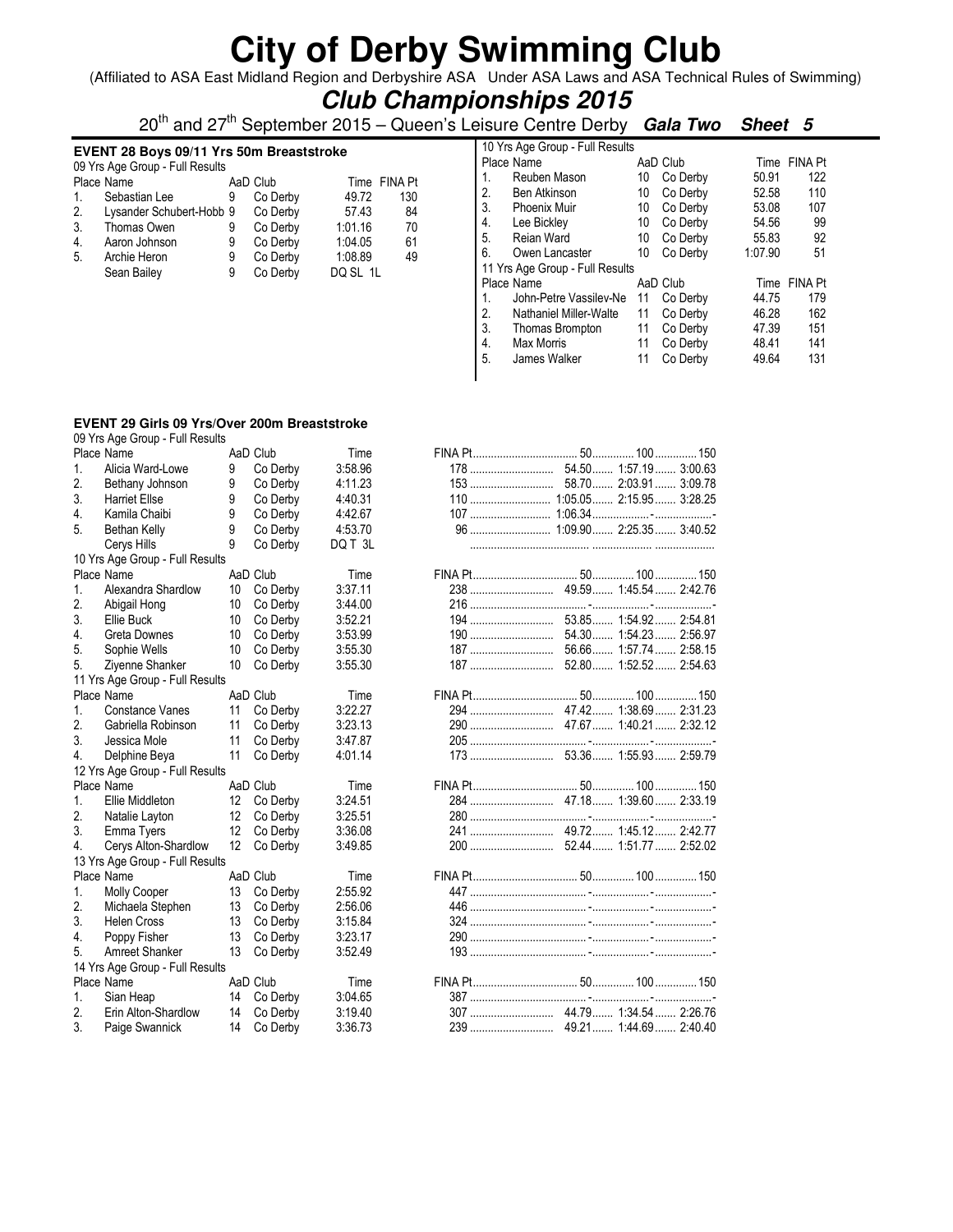(Affiliated to ASA East Midland Region and Derbyshire ASA Under ASA Laws and ASA Technical Rules of Swimming)

**Club Championships 2015**

20<sup>th</sup> and 27<sup>th</sup> September 2015 – Queen's Leisure Centre Derby **Gala Two Sheet 6** 

|          | EVENT 30 Girls 08 Yrs/Under 25m Freestyle            |        |                      |                |              |  |
|----------|------------------------------------------------------|--------|----------------------|----------------|--------------|--|
|          | Place Name                                           |        | AaD Club             |                | Time FINA Pt |  |
| 1.       | <b>Charlotte Roome</b>                               | 8      | Co Derby             | 17.94          |              |  |
| 2.       | <b>Maddison Ward-Lowe</b>                            | 8      | Co Derby             | 19.53          |              |  |
| 3.<br>4. | Eva Hallam                                           | 8<br>8 | Co Derby             | 21.00<br>21.90 |              |  |
| 5.       | Amelia Robinson                                      | 8      | Co Derby             | 22.28          |              |  |
| 6.       | Lucy Brighouse                                       | 8      | Co Derby             |                |              |  |
| 7.       | Helen Bickley                                        | 8      | Co Derby             | 23.68<br>24.62 |              |  |
| 8.       | Lucy Wells<br>Lilyann Bentham                        | 7      | Co Derby<br>Co Derby | 26.95          |              |  |
| 9.       | Erin Moores                                          | 8      | Co Derby             | 27.74          |              |  |
| 10.      | Zoe Boucherat                                        | 8      | Co Derby             | 28.00          |              |  |
| 11.      | Orla Turner                                          | 7      | Co Derby             | 28.68          |              |  |
| 12.      | Matilda Chisholm                                     | 7      | Co Derby             | 28.99          |              |  |
| 13.      | Elodie Heron                                         | 6      | Co Derby             | 30.02          |              |  |
|          | EVENT 31 Boys 08 Yrs/Under 25m Butterfly             |        |                      |                |              |  |
|          | Place Name                                           |        | AaD Club             |                | Time FINA Pt |  |
| 1.       | Sebastian Hibbs                                      | 8      | Co Derby             | 20.76          |              |  |
| 2.       | Thomas Moore                                         | 8      | Co Derby             | 22.72          |              |  |
| 3.       | Robin Ball                                           | 8      | Co Derby             | 29.31          |              |  |
| 4.       | Joseph Murphy                                        | 8      | Co Derby             | 33.72          |              |  |
| 5.       | Sonny Alton-Shardlow                                 | 8      | Co Derby             | 45.80          |              |  |
| 6.       | Patrick Cain                                         | 8      | Co Derby             | 49.45          |              |  |
|          | EVENT 32 Girls 09/11 Yrs 50m Backstroke              |        |                      |                |              |  |
|          | 09 Yrs Age Group - Full Results                      |        |                      |                |              |  |
|          | Place Name                                           |        | AaD Club             |                | Time FINA Pt |  |
| 1.       | Grace Fuller                                         | 9      | Co Derby             | 43.85          | 201          |  |
| 2.       | Alicia Ward-Lowe                                     | 9      | Co Derby             | 48.52          | 148          |  |
| 3.       | <b>Belle Needham</b>                                 | 9      | Co Derby             | 50.72          | 130          |  |
| 4.       | Katie Heald                                          | 9      | Co Derby             | 51.90          | 121          |  |
| 5.       | Bethany Johnson                                      | 9      | Co Derby             | 52.16          | 119          |  |
| 6.       | <b>Harriet Ellse</b>                                 | 9      | Co Derby             | 54.53          | 104          |  |
| 7.       | Kamila Chaibi                                        | 9      | Co Derby             | 56.32          | 95           |  |
| 8.       | <b>Holly Dobbs</b>                                   | 9      | Co Derby             | 57.80          | 87           |  |
| 9.       | Celeste Lee                                          | 9      | Co Derby             | 59.40          | 80           |  |
| 10.      | Grace Howcroft                                       | 9      | Co Derby             | 1:00.05        | 78           |  |
| 11.      | Bethan Kelly                                         | 9      | Co Derby             | 1:01.30        | 73           |  |
| 12.      | Marina Scott                                         | 9      | Co Derby             | 1:05.03        | 61           |  |
|          | <b>Emily Wass</b><br>10 Yrs Age Group - Full Results | 9      | Co Derby             | DQ T 1L        |              |  |
|          | Place Name                                           |        | AaD Club             |                | Time FINA Pt |  |
| 1.       | Alexia West                                          | 10     | Co Derby             | 41.36          | 239          |  |
| 2.       | Abigail Hong                                         | 10     | Co Derby             | 42.48          | 221          |  |
| 3.       | Ellie Buck                                           | 10     | Co Derby             | 43.82          | 201          |  |
| 4.       | Alexandra Shardlow                                   | 10     | Co Derby             | 45.05          | 185          |  |
| 5.       | Sophie Wells                                         | 10     | Co Derby             | 45.09          | 185          |  |
| 6.       | Jessica Grace                                        | 10     | Co Derby             | 45.35          | 181          |  |
| 7.       | Ziyenne Shanker                                      | 10     | Co Derby             | 45.72          | 177          |  |
| 8.       | Rhiannon Barber                                      | 10     | Co Derby             | 46.70          | 166          |  |
| 9.       | Megan Crompton                                       | 10     | Co Derby             | 48.08          | 152          |  |
| 10.      | Greta Downes                                         | 10     | Co Derby             | 48.62          | 147          |  |
| 11.      | Alice Burton                                         | 10     | Co Derby             | 55.83          | 97           |  |
| 12.      | Erin Miller                                          | 10     | Co Derby             | 1:00.40        | 77           |  |
| 13.      | Rosie Austins                                        | 10     | Co Derby             | 1:06.84        | 56           |  |
| 14.      | Aleasha McAndrew                                     | 10     | Co Derby             | 1:18.57        | 34           |  |
|          | <b>Delainey Cotton</b>                               | 10     | Co Derby             | DQT 1L         |              |  |
|          | 11 Yrs Age Group - Full Results                      |        |                      |                |              |  |
|          | Place Name                                           |        | AaD Club             |                | Time FINA Pt |  |
| 1.       | Eliza Walker                                         | 11     | Co Derby             | 39.62          | 272          |  |
| 2.       | Gabriella Robinson                                   | 11     | Co Derby             | 39.67          | 271          |  |
| 2.       | Constance Vanes                                      | 11     | Co Derby             | 39.67          | 271          |  |
| 4.       | Jessica Mole                                         | 11     | Co Derby             | 42.00          | 229          |  |
| 5.       | Caitlin Skelly                                       | 11     | Co Derby             | 44.69          | 190          |  |
| 6.       | Aimee Boucherat                                      | 11     | Co Derby             | 45.90          | 175          |  |
| 7.       | <b>Faith Davies</b>                                  | 11     | Co Derby             | 48.48          | 148          |  |
| 8.       | Mia Norris                                           | 11     | Co Derby             | 49.81          | 137          |  |
| 9.       | Delphine Beya                                        | 11     | Co Derby             | 50.32          | 133          |  |
| 10.      | Francesca Empson                                     | 11     | Co Derby             | 1:04.55        | 63           |  |
| 11.      | Hannah Mitchell                                      | 11     | Co Derby             | 1:07.53        | 55           |  |

|                     | EVENT 33 Boys 12 Yrs/Over 100m Breaststroke |    |          |         |              |       |
|---------------------|---------------------------------------------|----|----------|---------|--------------|-------|
|                     | 12 Yrs Age Group - Full Results             |    |          |         |              |       |
|                     | Place Name                                  |    | AaD Club | Time    | FINA Pt      | 50    |
| 1.                  | Jacob Atkinson                              | 12 | Co Derby | 1:41.65 | 163          | 49.52 |
| 2.                  | Oliver Hooper                               | 12 | Co Derby | 1:48.09 | 136          | 49.69 |
| 3.                  | Mackenzie King                              | 12 | Co Derby | 1:51.95 | 122          | 53.27 |
| 4.                  | Donal Hay                                   | 12 | Co Derby | 1:52.21 | 121          | 52.85 |
| 5.                  | Jake Jones                                  | 12 | Co Derby | 1:52.84 | 119          | 53.62 |
|                     | 13 Yrs Age Group - Full Results             |    |          |         |              |       |
|                     | Place Name                                  |    | AaD Club | Time    | FINA Pt      | 50    |
| 1.                  | Joel Muir                                   | 13 | Co Derby | 1:25.08 | 279          | 40.39 |
| 2.                  | <b>Ethan Billinge</b>                       | 13 | Co Derby | 1:27.98 | 252          | 42.35 |
| 3.                  | Evan-Ross Coggins                           | 13 | Co Derby | 1:28.79 | 245          | 41.53 |
| 4.                  | Henry Francis                               | 13 | Co Derby | 1:41.78 | 163          | 48.64 |
| 5.                  | Jack Hill                                   | 13 | Co Derby | 1:56.05 | 110          | 53.15 |
|                     | 14 Yrs Age Group - Full Results             |    |          |         |              |       |
|                     | Place Name                                  |    | AaD Club |         | Time FINA Pt | 50    |
| 1.                  | Campbell Stephen                            | 14 | Co Derby | 1:16.14 | 389          | 36.41 |
| 2.                  | Shay Bradley                                | 14 | Co Derby | 1:21.75 | 314          | 38.47 |
| 3.                  | Jaspar Williams                             | 14 | Co Derby | 1:26.67 | 264          | 41.75 |
| 4.                  | Jacob Cran                                  | 14 | Co Derby | 1:34.34 | 204          | 45.48 |
|                     | 15 Yrs Age Group - Full Results             |    |          |         |              |       |
|                     | Place Name                                  |    | AaD Club |         | Time FINA Pt | 50    |
| 1.                  | Gregory Butler                              | 15 | Co Derby | 1:10.73 | 486          | 33.28 |
| 2.                  | <b>William Foster</b>                       | 15 | Co Derby | 1:12.16 | 457          | 34.36 |
| 3.                  | <b>Edmund Spink</b>                         | 15 | Co Derby | 1:24.49 | 285          | 40.60 |
|                     | 16 Yrs Age Group - Full Results             |    |          |         |              |       |
|                     | Place Name                                  |    | AaD Club |         | Time FINA Pt | 50    |
| 1.                  | Kyle Swannick                               | 16 | Co Derby | 1:18.72 | 352          | 37.10 |
|                     | 17/24 Yrs Age Group - Full Results          |    |          |         |              |       |
|                     | Place Name                                  |    | AaD Club |         | Time FINA Pt | 50    |
| 1.                  | Ryan Reader                                 | 17 | Co Derby | 1:16.38 | 385          | 36.54 |
|                     | 25/39 Yrs Age Group - Full Results          |    |          |         |              |       |
|                     | Place Name                                  |    | AaD Club |         | Time FINA Pt | 50    |
| 1.                  | Christopher Howe                            | 25 | Co Derby | 1:10.23 | 496          | 32.81 |
|                     | EVENT 34 Boys 11 Yrs/Under 100m IM          |    |          |         |              |       |
| <b>Full Results</b> |                                             |    |          |         |              |       |
|                     | Place Name                                  |    | AaD Club |         | Time FINA Pt |       |
| 1.                  | Thomas Brompton                             | 11 | Co Derby | 1:25.57 | 208          |       |
| 2.                  | Nathaniel Miller-Walte                      | 11 | Co Derby | 1:25.96 | 205          |       |
| 3.                  | John-Petre Vassilev-Ne                      | 11 | Co Derby | 1:28.36 | 189          |       |
| 4.                  | James Walker                                | 11 | Co Derby | 1:30.70 | 174          |       |
| 5.                  | Sebastian Lee                               | 9  | Co Derby | 1:32.33 | 165          |       |
| 6.                  | <b>Max Morris</b>                           | 11 | Co Derby | 1:33.96 | 157          |       |
| 7.                  | Reuben Mason                                | 10 | Co Derby | 1:35.99 | 147          |       |
| 8.                  | Ben Atkinson                                | 10 | Co Derby | 1:45.79 | 110          |       |
| 9.                  | Reian Ward                                  | 10 | Co Derby | 1:47.97 | 103          |       |
| 10.                 | Sebastian Hibbs                             | 8  | Co Derby | 1:48.89 | 100          |       |
| 11.                 | Lee Bickley                                 | 10 | Co Derby | 1:51.83 | 93           |       |
| 12.                 | Lysander Schubert-Hobb 9                    |    | Co Derby | 1:55.21 | 85           |       |
| 13.                 | Phoenix Muir                                | 10 | Co Derby | 1:55.53 | 84           |       |
| 14.                 | Aaron Johnson                               | 9  | Co Derby | 1:59.09 | 77           |       |
| 15.                 | Archie Heron                                | 9  | Co Derby | 2:01.15 | 73           |       |
| 16.                 | Thomas Moore                                | 8  | Co Derby | 2:01.32 | 73           |       |
| 17.                 | Joseph Murphy                               | 8  | Co Derby | 2:12.96 | 55           |       |
| 18.                 | Robin Ball                                  | 8  | Co Derby | 2:13.52 | 54           |       |
| 19.                 | Owen Lancaster                              | 10 | Co Derby | 2:14.59 | 53           |       |
| 20.                 | Patrick Cain                                | 8  | Co Derby | 2:47.86 | 27           |       |
|                     |                                             |    |          |         |              |       |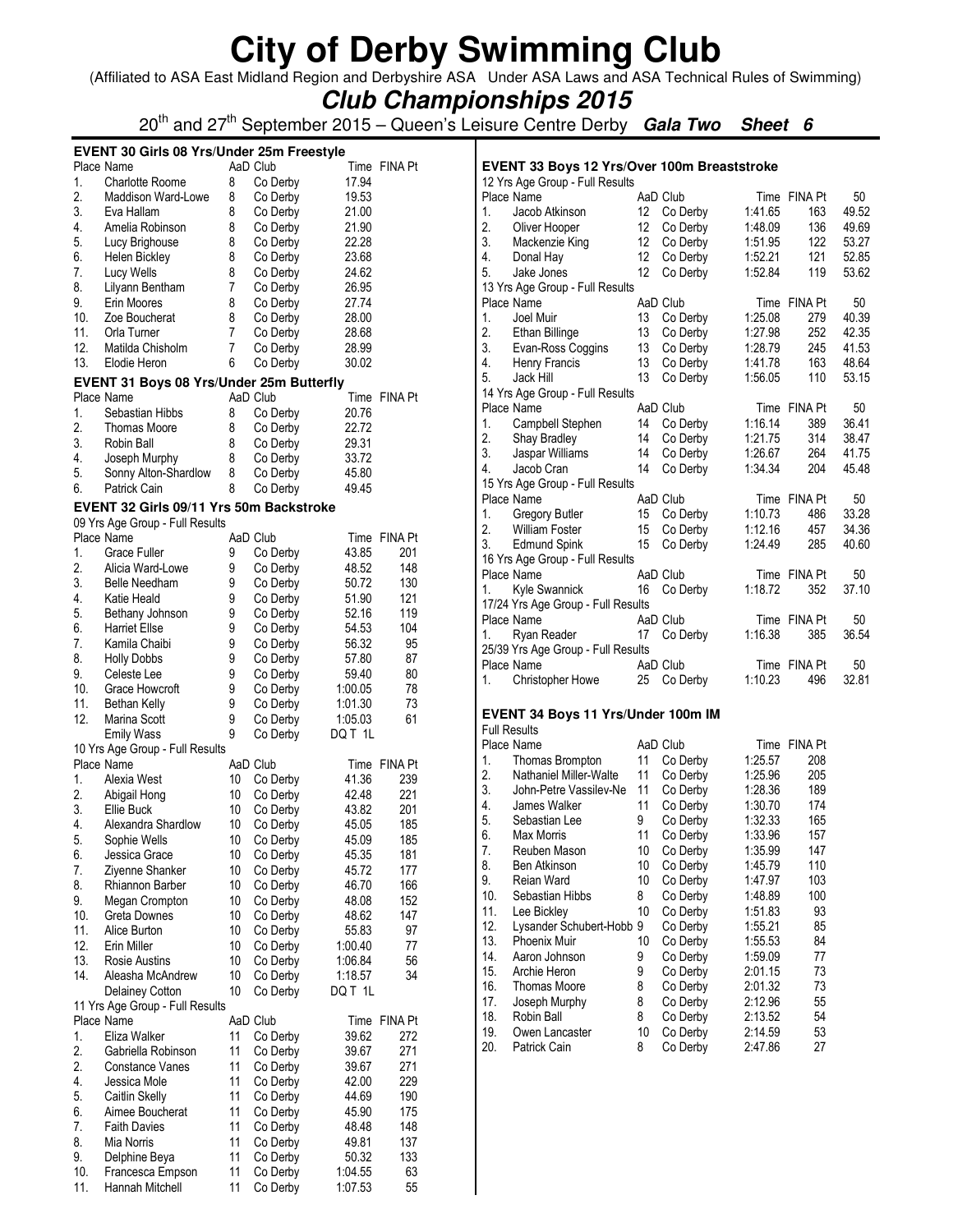(Affiliated to ASA East Midland Region and Derbyshire ASA Under ASA Laws and ASA Technical Rules of Swimming)

### **Club Championships 2015**

20th and 27th September 2015 – Queen's Leisure Centre Derby **Gala Two Sheet 7**

#### **EVENT 35 Girls Open 200m IM**

|     | 16 Yrs/Under Age Group - Full Results |    |          |         |     |                         |  |  |
|-----|---------------------------------------|----|----------|---------|-----|-------------------------|--|--|
|     | Place Name                            |    | AaD Club | Time    |     |                         |  |  |
| 1.  | Krissy Tomlinson                      | 15 | Co Derby | 2:33.61 | 515 | 32.63 1:12.78 1:57.27   |  |  |
| 2.  | Michaela Stephen                      | 13 | Co Derby | 2:39.04 | 464 | 35.08 1:17.75 2:03.33   |  |  |
| 3.  | <b>Molly Cooper</b>                   | 13 | Co Derby | 2:39.47 | 461 | 34.76 1:16.03 2:02.26   |  |  |
| 4.  | Abigail Mason                         | 13 | Co Derby | 2:42.03 |     | 35.21 1:16.74 2:04.86   |  |  |
| 5.  | Tia Stirland                          | 14 | Co Derby | 2:44.60 |     | 34.83 1:17.05           |  |  |
| 6.  | Lauren Clark                          | 13 | Co Derby | 2:45.24 | 414 | 35.62 1:18.16 2:07.69   |  |  |
| 7.  | Maria-Magdalena Vassil                | 14 | Co Derby | 2:45.63 | 411 | 35.34 1:19.98 2:06.12   |  |  |
| 8.  | <b>Isobel Foster</b>                  | 13 | Co Derby | 2:47.42 |     | 37.05 1:19.92 2:08.90   |  |  |
| 9.  | Sian Heap                             | 14 | Co Derby | 2:48.34 |     | 40.04 1:24.09 2:10.87   |  |  |
| 10. | Natalie Layton                        | 12 | Co Derby | 2:48.97 | 387 | 35.40 1:22.03 2:11.09   |  |  |
| 11. | Abbie Hulbert                         | 13 | Co Derby | 2:51.36 | 371 | 35.61 1:18.73 2:11.08   |  |  |
| 12. | Nadia Williams                        | 12 | Co Derby | 2:53.45 |     | 39.02 1:22.19 2:18.31   |  |  |
| 13. | Rhiannon Owen                         | 13 | Co Derby | 2:54.10 | 354 | 40.82 1:23.18 2:16.33   |  |  |
| 14. | Ellie Middleton                       | 12 | Co Derby | 2:55.38 | 346 | 40.00 1:26.85 2:16.73   |  |  |
| 15. | Poppy Fisher                          | 13 | Co Derby | 2:59.03 |     |                         |  |  |
| 16. | Paige Swannick                        | 14 | Co Derby | 3:07.79 | 282 | 44.17  1:32.28  2:28.36 |  |  |
| 17. | Gabriella Robinson                    | 11 | Co Derby | 3:08.45 |     | 43.35 1:32.62 2:27.29   |  |  |
| 18. | Cerys Alton-Shardlow                  | 12 | Co Derby | 3:13.09 |     |                         |  |  |
| 19. | Amelia Hibbs                          | 12 | Co Derby | 3:15.83 |     |                         |  |  |
| 20. | Eliza Walker                          | 11 | Co Derby | 3:18.97 |     |                         |  |  |
| 21. | Emma Tyers                            | 12 | Co Derby | 3:19.84 | 234 | 46.79 1:40.96           |  |  |
| 22. | Libby Kelly                           | 12 | Co Derby | 3:22.02 |     |                         |  |  |
| 23. | Alexandra Shardlow                    | 10 | Co Derby | 3:23.70 | 221 | 50.96  1:42.30  2:40.04 |  |  |
| 24. | Caitlin Skelly                        | 11 | Co Derby | 3:28.39 | 206 | 47.36 1:41.50 2:43.74   |  |  |
| 25. | Ellie Buck                            | 10 | Co Derby | 3:29.85 | 202 | 49.80 1:41.40 2:45.47   |  |  |
| 26. | Jessica Curtis                        | 13 | Co Derby | 3:31.19 | 198 | 45.69 1:37.84 2:41.56   |  |  |
| 27. | <b>Charlotte Mitchell</b>             | 12 | Co Derby | 3:33.81 | 191 | 49.69 1:45.30 2:47.77   |  |  |
| 28. | Ziyenne Shanker                       | 10 | Co Derby | 3:35.45 | 186 | 51.55 1:43.62 2:48.41   |  |  |
| 29. | Greta Downes                          | 10 | Co Derby | 3:41.16 | 172 | 54.22 1:49.40           |  |  |
| 30. | Jessica Grace                         | 10 | Co Derby | 3:44.64 | 164 | 52.26 1:47.90 2:53.65   |  |  |
| 31. | Mia Norris                            | 11 | Co Derby | 3:45.55 |     |                         |  |  |
| 32. | Amreet Shanker                        | 13 | Co Derby | 3:46.68 |     |                         |  |  |
| 33. | <b>Rhiannon Barber</b>                | 10 | Co Derby | 3:50.61 |     | 53.26 1:53.51 3:00.28   |  |  |
| 34. | Bethany Johnson                       | 9  | Co Derby | 3:54.52 |     |                         |  |  |
| 35. | Katie Heald                           | 9  | Co Derby | 3:55.75 |     |                         |  |  |
| 36. | Kamila Chaibi                         | 9  | Co Derby | 4:22.06 |     |                         |  |  |
|     | Hannah Lobley                         | 12 | Co Derby | DQ T 2L |     |                         |  |  |
|     |                                       |    |          |         |     |                         |  |  |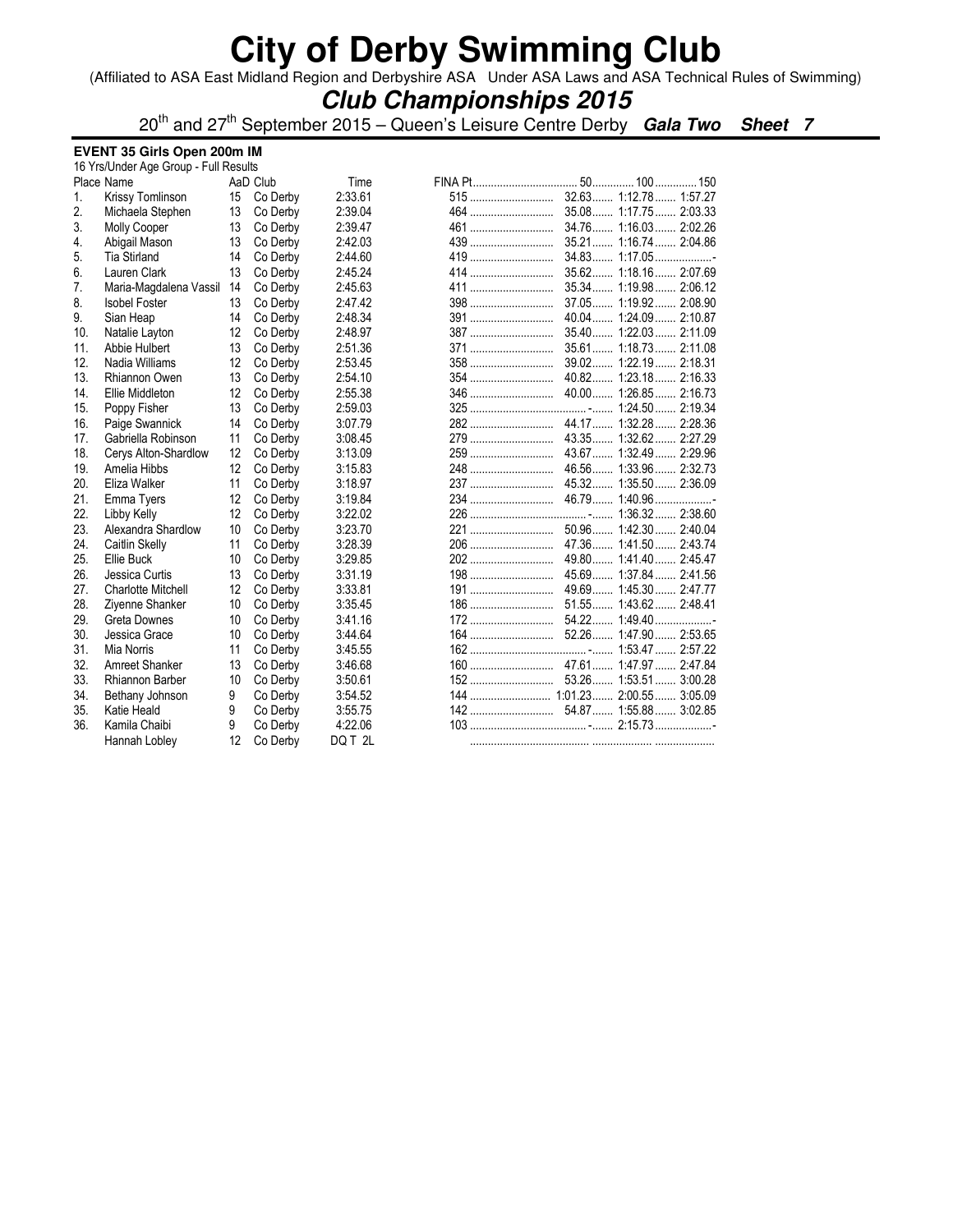(Affiliated to ASA East Midland Region and Derbyshire ASA Under ASA Laws and ASA Technical Rules of Swimming)

### **Club Championships 2015**

20th and 27th September 2015 – Queen's Leisure Centre Derby **Gala Two Sheet 8**

| EVENT 35 Girls Open 200m IM<br>(Contd) |                           |    |          |         |     |                          |
|----------------------------------------|---------------------------|----|----------|---------|-----|--------------------------|
| Open Age Group - Full Results          |                           |    |          |         |     |                          |
|                                        | Place Name                |    | AaD Club | Time    |     |                          |
| 1.                                     | Krissy Tomlinson          | 15 | Co Derby | 2:33.61 | 515 | 32.63 1:12.78 1:57.27    |
| 2.                                     | Michaela Stephen          | 13 | Co Derby | 2:39.04 | 464 | 35.08 1:17.75 2:03.33    |
| 3.                                     | Molly Cooper              | 13 | Co Derby | 2:39.47 | 461 | 34.76 1:16.03 2:02.26    |
| 4.                                     | Abigail Mason             | 13 | Co Derby | 2:42.03 |     | 35.21 1:16.74 2:04.86    |
| 5.                                     | <b>Tia Stirland</b>       | 14 | Co Derby | 2:44.60 |     | 34.83 1:17.05            |
| 6.                                     | Lauren Clark              | 13 | Co Derby | 2:45.24 | 414 | 35.62 1:18.16 2:07.69    |
| 7.                                     | Maria-Magdalena Vassil    | 14 | Co Derby | 2:45.63 |     | 35.34  1:19.98  2:06.12  |
| 8.                                     | <b>Isobel Foster</b>      | 13 | Co Derby | 2:47.42 |     | 37.05 1:19.92<br>2:08.90 |
| 9.                                     | Sian Heap                 | 14 | Co Derby | 2:48.34 |     | 40.04 1:24.09 2:10.87    |
| 10.                                    | Natalie Layton            | 12 | Co Derby | 2:48.97 |     | 35.40 1:22.03 2:11.09    |
| 11.                                    | Abbie Hulbert             | 13 | Co Derby | 2:51.36 |     | 35.61 1:18.73 2:11.08    |
| 12.                                    | Nadia Williams            | 12 | Co Derby | 2:53.45 |     |                          |
| 13.                                    | Rhiannon Owen             | 13 | Co Derby | 2:54.10 |     | 40.82 1:23.18 2:16.33    |
| 14.                                    | Ellie Middleton           | 12 | Co Derby | 2:55.38 | 346 | 40.00 1:26.85 2:16.73    |
| 15.                                    | Poppy Fisher              | 13 | Co Derby | 2:59.03 |     |                          |
| 16.                                    | Paige Swannick            | 14 | Co Derby | 3:07.79 |     |                          |
| 17.                                    | Gabriella Robinson        | 11 | Co Derby | 3:08.45 |     |                          |
| 18.                                    | Cerys Alton-Shardlow      | 12 | Co Derby | 3:13.09 |     |                          |
| 19.                                    | Amelia Hibbs              | 12 | Co Derby | 3:15.83 |     | 46.56 1:33.96 2:32.73    |
| 20.                                    | Eliza Walker              | 11 | Co Derby | 3:18.97 |     | 45.32 1:35.50 2:36.09    |
| 21.                                    | Emma Tyers                | 12 | Co Derby | 3:19.84 |     | 46.79 1:40.96            |
| 22.                                    | Libby Kelly               | 12 | Co Derby | 3:22.02 |     |                          |
| 23.                                    | Alexandra Shardlow        | 10 | Co Derby | 3:23.70 |     | 50.96 1:42.30 2:40.04    |
| 24.                                    | Caitlin Skelly            | 11 | Co Derby | 3:28.39 |     |                          |
| 25.                                    | Ellie Buck                | 10 | Co Derby | 3:29.85 | 202 | 49.80 1:41.40 2:45.47    |
| 26.                                    | Jessica Curtis            | 13 | Co Derby | 3:31.19 | 198 | 45.69 1:37.84 2:41.56    |
| 27.                                    | <b>Charlotte Mitchell</b> | 12 | Co Derby | 3:33.81 | 191 | 49.69 1:45.30 2:47.77    |
| 28.                                    | Ziyenne Shanker           | 10 | Co Derby | 3:35.45 |     | 51.55 1:43.62 2:48.41    |
| 29.                                    | Greta Downes              | 10 | Co Derby | 3:41.16 |     | 54.22 1:49.40            |
| 30.                                    | Jessica Grace             | 10 | Co Derby | 3:44.64 | 164 | 52.26 1:47.90 2:53.65    |
| 31.                                    | Mia Norris                | 11 | Co Derby | 3:45.55 |     |                          |
| 32.                                    | Amreet Shanker            | 13 | Co Derby | 3:46.68 |     |                          |
| 33.                                    | Rhiannon Barber           | 10 | Co Derby | 3:50.61 |     | 53.26 1:53.51 3:00.28    |
| 34.                                    | Bethany Johnson           | 9  | Co Derby | 3:54.52 |     |                          |
| 35.                                    | Katie Heald               | 9  | Co Derby | 3:55.75 |     |                          |
| 36.                                    | Kamila Chaibi             | 9  | Co Derby | 4:22.06 |     |                          |
|                                        | Hannah Lobley             | 12 | Co Derby | DQ T 2L |     |                          |
|                                        |                           |    |          |         |     |                          |